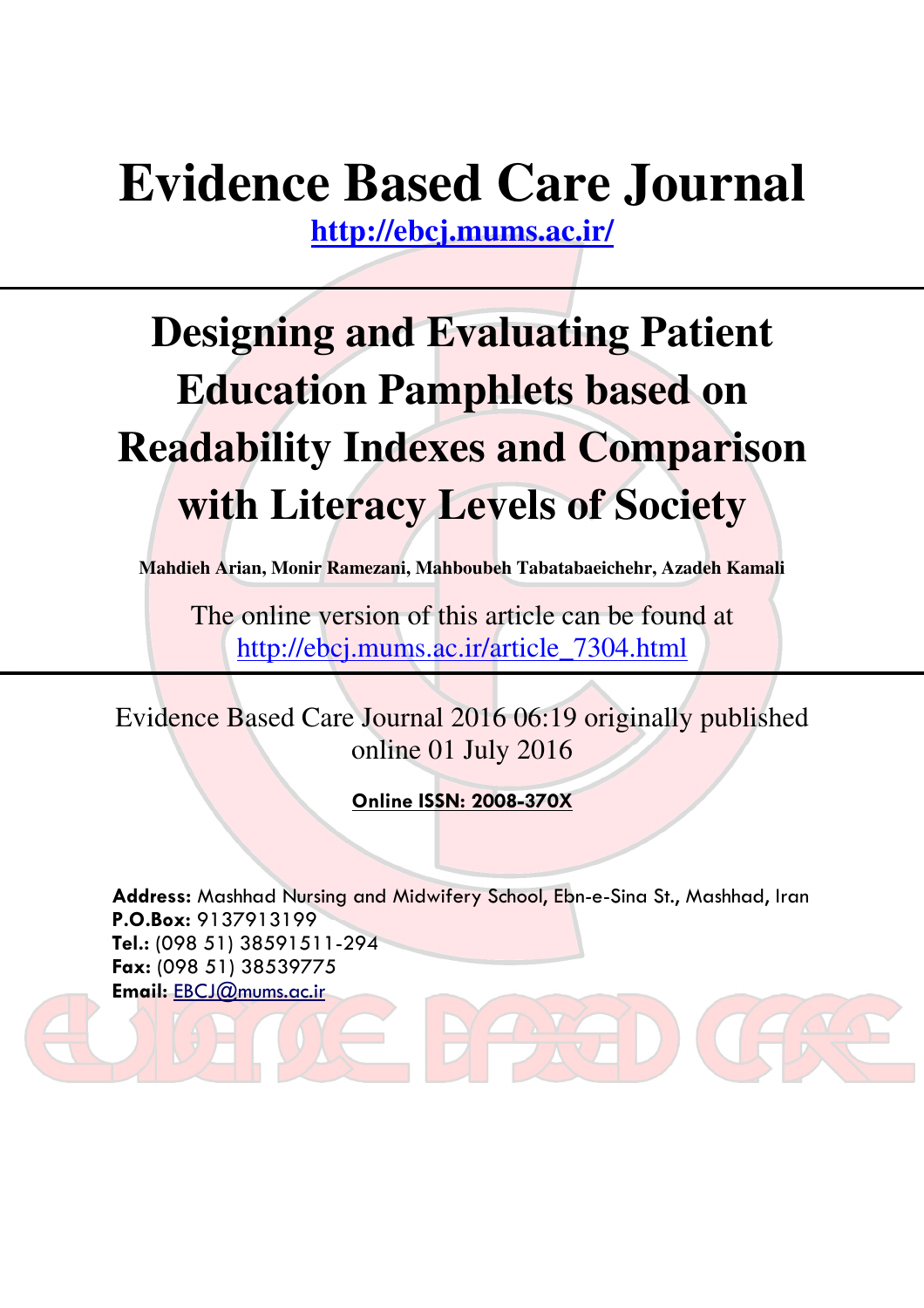

**Evidence Based Care Journal** 

Original Article



# **Designing and Evaluating Patient Education Pamphlets based on Readability Indexes and Comparison with Literacy Levels of Society**

Mahdieh Arian<sup>1</sup>, \*Monir Ramezani<sup>2</sup>, Mahbubeh Tabatabaeichehr<sup>1</sup>, Azadeh Kamali<sup>1</sup>

**Received**: 08/12/2015  **Accepted**: 26/07/2016

Evidence Based Care Journal, 6 (2):19-28

# **Abstract**

**Background:** Hundreds of patient education materials i.e. pamphlets are annually published in healthcare systems following their design, correction, and revision.

**Aim:** to design and evaluate patient education pamphlets based on readability indexes and their comparison with literacy level in society.

**Method:** The average literacy level among 500 patients admitted to two training hospitals in Bojnurd (northeastern Iran) was determined in 2014-2015. Afterwards, all patient education pamphlets in both hospitals (n=69) were collected and their readability level was determined. After that, all the pamphlets were re-designed according to the given standards and in line with literacy level in society. The SPSS software (Version 20) was also used to analyze the data.

**Results:** The average level of literacy among 500 patients in both hospitals in the present study was 6.72 $\pm$ 4.34 which was placed in grades six and seven in terms of the guide to readability indexes. In line with McLaughlin's SMOG Readability Formula, the bulk of pamphlets (91.3%) were at college level before corrections and revisions based on the given standards, but 23.2% were at a level lower than grade seven following corrections and revisions.

**Implications for Practice:** Evaluation of patient education pamphlets plays an important role in promoting selfcare among patients. Due to the novelty of the present study in Iran, the results of this study can contribute to patient education researchers in order to identify the strengths and weaknesses of patient education materials i.e. pamphlets based on scientific indices as well as their revisions and re-developments.

**Keywords:** Patient Education, Pamphlet, Readability Indexes

1. MSc, Faculty of Nursing and Midwifery, North Khorasan University of Medical Sciences, Bojnurd, Iran

2. Assistant Professor, Evidence Based Care Research Center, Department of Pediatric Nursing, School of Nursing and Midwifery, Mashhad University of Medical Sciences, Mashhad, Iran

\* Corresponding author, Email: ramezanimn@mums.ac.ir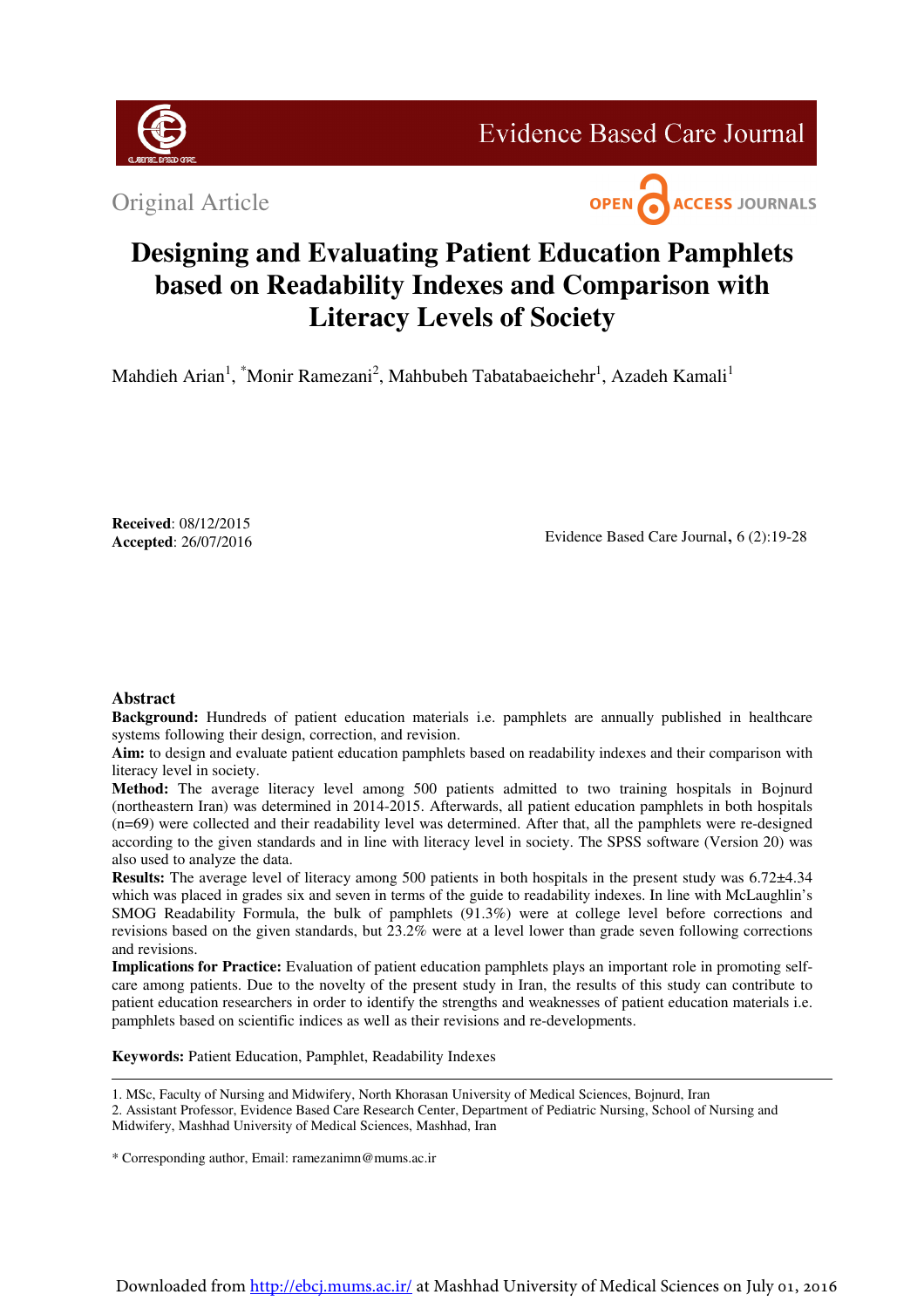# **Introduction**

֞

To maintain and improve health status in health promotion programs, people are expected to play an active role in their own self-care. In order to assume the given role, individuals are required to receive adequate, relevant, and intelligible information to acquire the skills necessary for proper decisionmaking in terms of their health status  $(1, 2)$ . Some parts of the information associated with the needs of people are provided through education. Moreover; in a healthcare system, patient education is among the priorities and standards of nursing care and it is also one of the essential components to promote and restore health and facilitate compatibility of patients with complications of diseases. Nowadays, patients are provided with maximum information by nurses through written education. Patient education materials i.e. pamphlets are of utmost importance in health promotion systems and nurses have focused their major educational activities on the contents of such pamphlets in order to direct the learning process of patients. Therefore, design and implementation of patient education pamphlets with an emphasis on individual conditions, disease-specific needs and situations are of paramount importance to generate the desired behavioral changes. Although written materials are the most effective and the least costly methods for patient awareness and education, they are often at a literacy level beyond that of patients (3) so most of patients do not have the ability to read at that level and consequently cannot properly understand healthcare information (1, 4). This is one of the reasons for changes in patients' behaviors in such a way that low levels of literacy among patients compared with readability level of educational pamphlets can be considered as a communication barrier in sending and receiving information to patients correctly and transfer completely different concepts in this respect.

The readability of a text written by the target group is an essential concept in the scope of patient education. Following design, corrections, and revisions; hundreds of patient education pamphlets are annually published in healthcare centers by experts and professionals and different indices are employed for their evaluation process. But it seems that majority of these indices are qualitative and general and do not benefit form enough transparency. Some of these manuscripts are written by students under the supervision of professors and experienced nurses and some others are developed by experts with relevant education, expertise, as well as theoretical and clinical skills. Therefore, the basic questions raised are what indices can be used in the evaluation of such materials? How such indices can become quantitative or judgments about educational contents for patients can be made objective? How the grounds of corrections and revisions can be based on objective and real research findings considering the direct and indirect expenses? In this respect, reviews showed that there are indices to accomplish such objectives which can be obtained through further investigations and validations. The application of readability indexes in order to change the level of pamphlets is based on the needs of society and the average level of literacy in society is likely to be affected in different periods. There are two techniques for the content analysis of educational materials including readability formulas and use of qualitative evaluation tools for written materials (5, 6).

Given the mentioned issues, there is a necessity to design patient education pamphlets based on teaching-learning standards and then to select and provide appropriate materials and contents according to the principles of content analysis. Researchers' experience in the field of clinical education, importance of patient education in health promotion systems, and a sense of difficulty of materials in terms of their readability and understanding of messages to the patients were included as the motives to choose the subject of the present study. Thus, the main purpose of this study was evaluation and analysis of patient education materials i.e. pamphlets based on Fry's Graph Readability Formula, Gunning Fog Index, Flesch Grade Level Readability Formula, Flesch-Kincaid Grade Level Formula, McLaughlin's SMOG Readability Formula, Powers-Sumner-Kearl Readability Formula, Patient Education Materials Assessment Tool (PEMAT) checklist and their comparison with the level of readability in society in order to introduction several indicators for the use of nurses and experts as well as professionals in this field and provide useful feedback in terms of further promotion and greater effectiveness of patient education materials for designers and relevant experts.

#### **Methods**

This study was conducted by using content analysis method based on readability indexes in Imam Ali (AS) Hospital and Imam Reza (AS) Hospital affiliated to Bojnurd University of Medical Sciences from February 2014 to February 2015. The term *readability* is a concept that merely shows the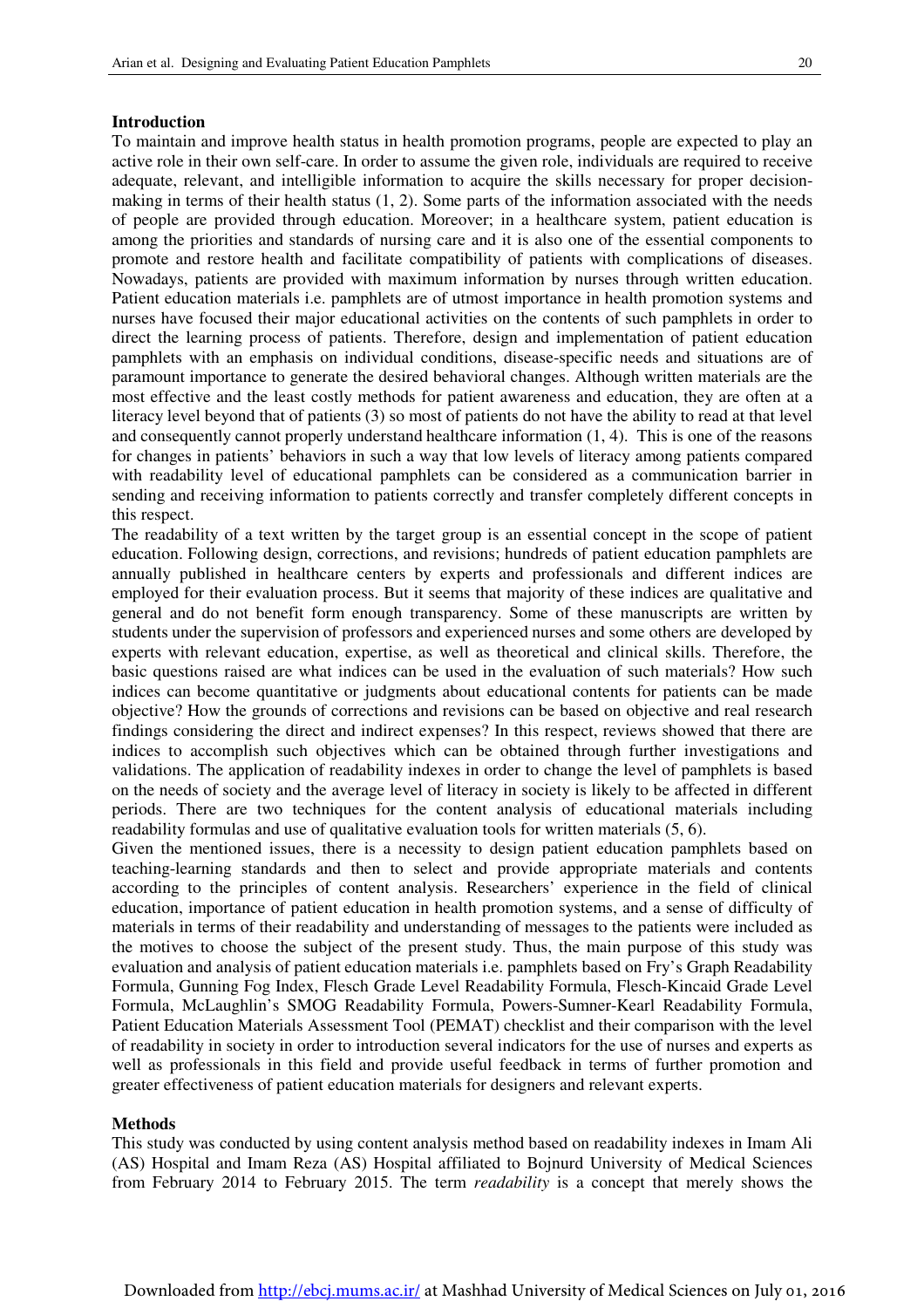easiness or complexity of materials to read. This concept should not be mistaken with comprehension or understanding. Readability can be only determined through formulas which are related to the length of sentences, number of words, and correct use of punctuations such as commas and points. To review the difficulty level of written materials, there are more than 40 formulas (7) out of which Fry's Graph Readability Formula (8), Gunning Fog Index (9), Flesch Grade Level Readability Formula (10), Flesch-Kincaid Grade Level Formula (11, 12), McLaughlin's SMOG Readability Formula (13, 14), Powers-Sumner-Kearl Readability Formula (15, 16), and PEMAT checklist (17, 18) designed based on standardized principles of patient education pamphlets were used following the results of previous studies evaluating patient education pamphlets (Table1).The validity of the PEMAT checklist was determined by using content validity method. To measure the reliability of the given checklist, 10 similar pamphlets were evaluated by two separate research assistants using the PEMAT checklist and its reliability was estimated by 0.84 via Cronbach's alpha coefficient. The checklist is scored from zero to 20, which ultimately describes each pamphlet based on one of the given four grades: grade one is rated from 18 to 20 (it can be used unchanged), grade two is valued from 16 to 17 (it can be used after minor corrections and revisions), grade four is assessed from 13 to 15 (it can be used after major corrections and revisions), and grade four is scored below 13 (it cannot be not used). The formulas mentioned are considered as the main indexes of readability evaluation for patient education pamphlets (20, 22) which are also used to determine the level of readability in Persian (15, 16 and 23).

# **Table 1: Introduction of readability indexes**

Fry's Graph Readability Index (8)

- 1. Select three 100-word passages from the initial, middle, and final sections of the evaluated manuscript at random
- 2. Count the number of sentences available at each 100-word passage
- 3. Count the number of existing syllables at each 100-word passage
- 4. Calculate the average number of sentences available for three 100-word passages
- 5. Calculate the average number of syllables available for three 100-word passages
- 6. Determine the readability level based on the chart of Fry's Graph Readability Index (Figure 1).

Gunning Fog Index (9)

- 1. Select three 100-word passages from the initial, middle, and final sections of the evaluated manuscript at random
- 2. Count the number of sentences available at each 100-word passage
- 3. Determine the average sentence length (ASL) through dividing the number of words by the number of complete sentences for each 100-word sample
- 4. Count the number of three-syllable words and so for hard words available and at each 100-word passage
- 5. Sum up the number of hard words with ASL
- 6. Determine the readability level of the manuscript based on Gunning Fog Index formula= (ASL+Hard Words)×0.4
- 7. Place the number obtained in the table and determine the level of easiness and complexity for the manuscript

Flesch Grade Level Readability Formula (10)

- 1. Select three 100-word passages from the initial, middle, and final sections of the evaluated manuscript at random
- 2. Count the number of sentences available at each 100-word passage
- 3. Count the number of existing syllables at each 100-word passage
- 4. Determine the ASL of the three 100-word passages
- 5. Calculate the average of syllables per word (ASW) through dividing the number of syllables by the number of words for three 100-word passages
- 6. Determine the readability level of the manuscript based on Flesch Grade Level Readability formula= 206.835- 1.015(ASL)-84.6(ASW)
- 7. Place the number obtained in the table and determine the level of easiness and difficulty for the manuscript

Flesch-Kincaid Grade Level Formula (11, 12)

- 1. Select three 100-word passages from the initial, middle, and final sections of the evaluated manuscript at random
- 2. Count the number of sentences available at each 100-word passage
- 3. Count the number of existing syllables at each 100-word passage
- 4. Determine the average sentence length (ASL) for three 100-word passages
- 5. Calculate the average of syllables per word (ASW) for three 100-word passages
- 6. Determine the readability level of the manuscript based on Flesch-Kincaid Grade Level Formula = 0.39(ASL)+11.8(ASW)-15.59
- Place the number obtained in the table and determine the level of easiness and complexity for the manuscript

McLaughlin's SMOG (Simple Measure of Gobbledygook) Readability Formula (13,14)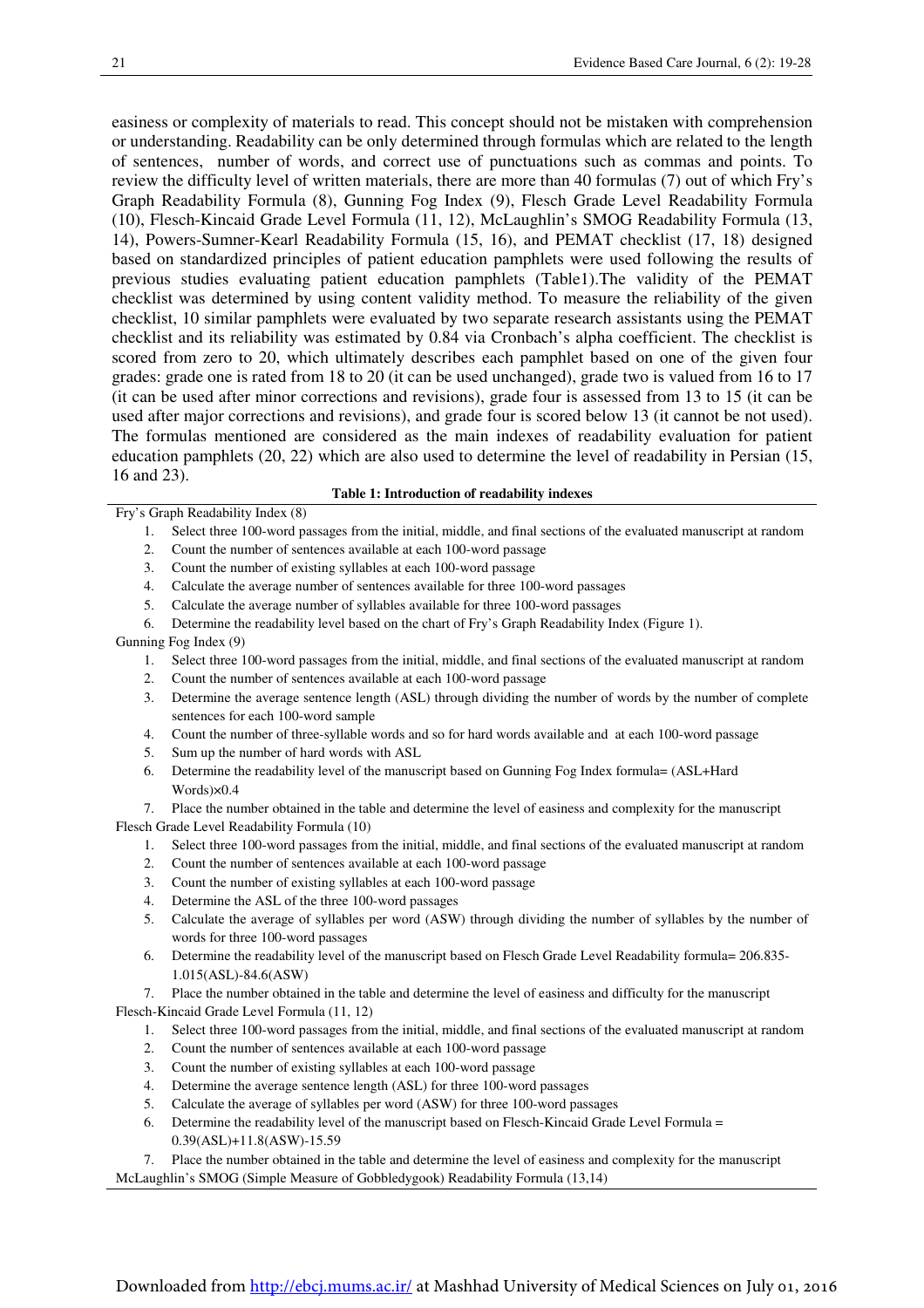- 1. Select three 10-sentence passages from the initial, middle, and final sections of the evaluated manuscript at random
- 2. Count the number of three-syllable words and so for hard words available and at each 10-word passage
- 3. Determine the readability level of the manuscript based on McLaughlin's SMOG Readability Formula =  $\sqrt{(\sum \text{Hardwords}) + 3}$

Powers-Sumner-Kearl Readability Formula (15, 16)

֞

- 1. Select three 100-word passages from the initial, middle, and final sections of the evaluated manuscript at random
- 2. Count the number of sentences available at each 100-word passage
- 3. Count the number of existing syllables at each 100-word passage and calculate the mean
- 4. Calculate the average of syllables per word (ASW) for three 100-word passages
- 5. Determine the readability level of the manuscript based on Powers-Sumner-Kearl Readability Formula=(ASL×0.0788)+(average of syllables×0.0455)-20.2026

Patient Education Materials Assessment Tools (PEMAT) checklist (17, 19)

PEMAT checklist includes 20 items which is scored totally from 0 to 20



In this study; first, all the educational pamphlets used in both hospitals (n=69) were collected. Considering the fact that more than 90% of pamphlets employed in the hospitals in the city of Bojnurd were prepared without any Microsoft Office word file format or any other computerized format; words, syllables, and sentences were counted manually. Moreover, P for Text Software was used to evaluate a number of pamphlets in computerized format. Each pamphlet was evaluated independently by four raters and finally if there were discrepancies in counting of syllables, words, or sentences; they were re-evaluated to minimize the errors.

The sample size to evaluate patients' literacy level was calculated equal to 500 patients according to the formula of  $n = \frac{\frac{z^n}{4} - \frac{a}{2}}{\frac{d^n}{4}}$  and based on a pilot study with d=0.25 and  $\sigma = 2.85$ . According to this

formula, the literacy level of 500 patients admitted to both hospitals were evaluated and their average was compared with the average level of readability for pamphlets.

In the end, based on the average level of literacy, all patient education pamphlets were corrected and revised. Then, their readability levels were examined based on McLaughlin's SMOG Readability Formula and PEMAT checklist. At this stage, these two readability indexes were selected since the former had been employed as the most convenient method in most studies for teaching staff and the latter was consistent with the acceptable principles of the present research context. The SPSS Software (Version 20) was also used for data analysis. **Results**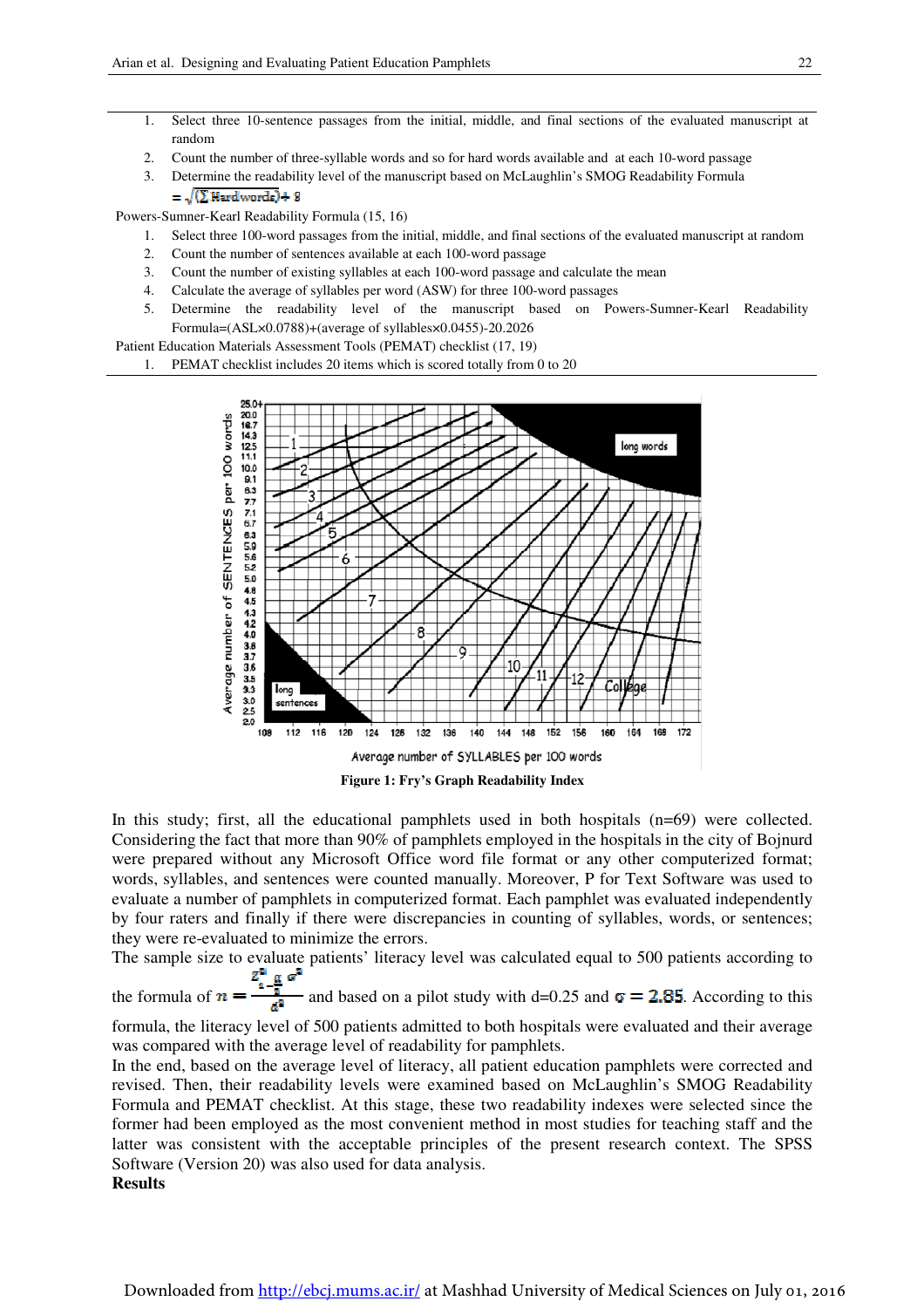The most frequent subjects selected in patient education pamphlets included digestive system diseases (12 cases, 19.7%), and then diseases related to cardiovascular system (7 cases, 11.5%), respiratory system (6 cases, 9.8%), nutrition (6 cases, 9.8%), nervous system (5 cases, 8.2%), endocrinology (4 cases, 6.6%), urinary tract (4 cases, 6.6%), musculoskeletal system (4 cases , 6.6%), infections (4 cases, 6.6%), immunity (2, 3.3%), hematopoietic system (2 cases , 3.3%), ear-throat-nose (2 cases, 3.3%), breast (1 case, 1.6%), skin (1 case, 1.6%), mouth and tooth (1 case, 1.6%); respectively. The most frequent points included in the given pamphlets were associated with self-care (49 cases, 14%), definition of diseases (36 cases, 10.3%), disease symptoms (33 cases, 9.4%), causes of diseases (29 cases, 8.3%), treatments (26 cases, 7.4%), diagnoses (25 cases, 7.1%), prevention (24 cases, 6.8%), complications (24 cases, 6.8%), follow-ups (23 cases , 6.6%), diets (22 cases, 6.3%), drug regimens  $(18 \text{ cases}, 5.1\%)$ , activities and exercises  $(14 \text{ cases}, 4\%)$ , use of tools and equipment  $(12 \text{ cases}, 3.4\%)$ , tests (11 cases, 1/3%) and the least frequent point was related to drug interactions (5 cases, 1.4%). It should be noted that each pamphlet contained one of the concepts mentioned and their frequency in the total number of pamphlets was calculated by 351 issues.

Table 2 shows the average level of literacy among patients admitted to the training hospitals in the present study. To this end, the literacy level of 500 patients admitted to both hospitals was recorded. The number obtained (6.72 $\pm$ 4.34) was placed in grades six and seven i.e. elementary school according to readability indexes.

**Table 2: Average level of literacy among patients admitted to Imam Ali (AS) Hospital and Imam Reza (AS) Hospital in the city of Bojnourd**

|                      | m me eny or bojnomu   |     |     |
|----------------------|-----------------------|-----|-----|
| number               |                       | max | mın |
| 500<br>' individuals | $+4$<br>∼ 4. .<br>∸⊤⊶ | 10  |     |
|                      |                       |     |     |

In Table 3, the average level of readability for all pamphlets in the present study was determined based on the techniques of readability level. According to the guides, each number was interpreted and it was revealed that the majority of pamphlets were at college level. It should be noted that the number resulted from the formula specifies that the contents of the pamphlets or manuscripts are appropriate for which formal education classes in terms of level of readability. In this respect; Grades of Gunning Fog Index, Flesch-Kincaid Grade Level Formula, McLaughlin's SMOG Readability Formula, and Powers-Sumner-Kearl Readability Formula were equivalent to formal classes in Iran. The level of Fry Readability Index is determined based on a graph which is the same as that by Gunning Fog. Categories in Flesch Grade Level Readability Formula are quite different and as the number in formula operation becomes greater, its level gets easier.

| Table 3: Level of readability for pamphlets based on readability indexes |                 |                  |                 |                 |                 |              |                |
|--------------------------------------------------------------------------|-----------------|------------------|-----------------|-----------------|-----------------|--------------|----------------|
| method of                                                                | McLaughlin      | Flesch           | Flesch-         | Gunning         | Powers-         | Fry's Graph  | <b>PEMAT</b>   |
| analysis                                                                 | (SMOG)          | Grade Level      | Kincaid         | Fog Index       | Sumner-         | Readability  |                |
|                                                                          | Readability     | Readability      | Grade Level     |                 | Kearl           | Index        |                |
|                                                                          | Formula         | Formula          | Formula         |                 | Readability     |              |                |
|                                                                          |                 |                  |                 |                 | Formula         |              |                |
| $mean \pm SD$                                                            | $13.58 \pm 1.1$ | $12.71 \pm 24.1$ | $14.35 \pm 3.2$ | $19.71 \pm 2.7$ | $10.69 \pm 1.2$ | $16.7\pm3.2$ | $12.6 \pm 4.5$ |
| interpretation                                                           | college         | late college     | college         | college         | high school     | college      | grade 4        |
| of average                                                               | education       | level            | education       | graduate        |                 | education    | (it cannot     |
| level of                                                                 |                 |                  |                 |                 |                 |              | be used)       |
| readability                                                              |                 |                  |                 |                 |                 |              |                |
| $N = 69$                                                                 |                 |                  |                 |                 |                 |              |                |

According to Table 4, 100% of pamphlets were at college level based on Flesch-Kincaid Grade Level Formula and Powers-Sumner-Kearl Readability Formula. In Flesch Grade Level Readability Formula, majority of pamphlets (79.7%) were at late college level and written at a very difficult level. According to McLaughlin's SMOG Readability Formula, the bulk of pamphlets (91.3%) were placed at college level. Based on the PEMAT checklist, most of pamphlets (43.5%) scored below 13 i.e. grade 4.

As seen in Table 5, there was a considerable difference between the readability level of pamphlets before and after corrections and revisions according to existing standards based on McLaughlin's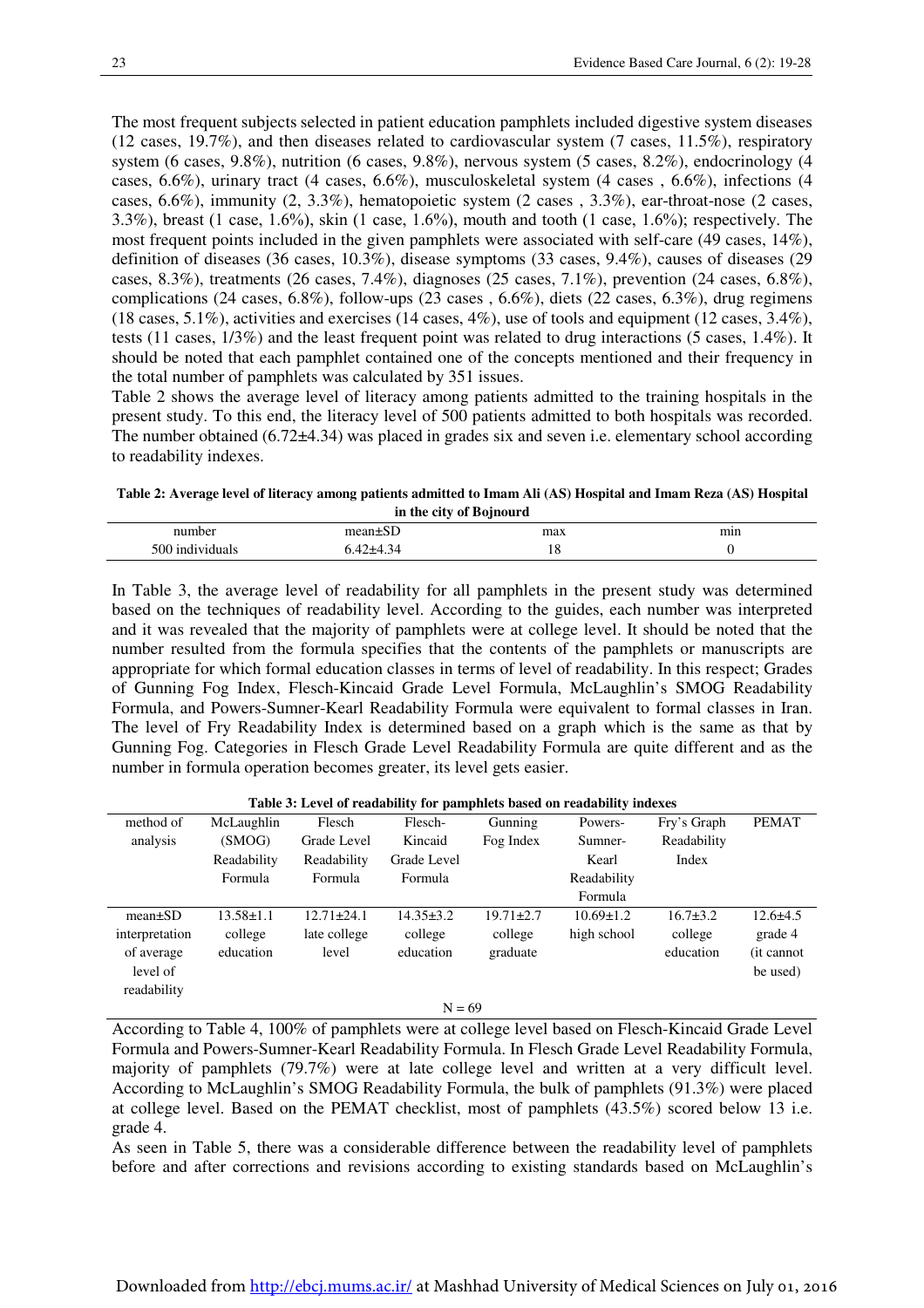֞

SMOG Readability Formula and PEMAT indexes which was significant based on the results of paired t-test (p<0/05). McLaughlin's SMOG Readability Formula showed that the majority (23.3%) of pamphlets were placed in grade seven after corrections and revisions. Furthermore, based on the results of the PEMAT checklist, the bulk of pamphlets (86.9%) were scored 18 to 20 i.e. grade one following the corrections and revisions to the pamphlets.

| Table 4: Comparison of relative and absolute frequency of pamphlets based on readability levels in terms of |
|-------------------------------------------------------------------------------------------------------------|
| individual readability indexes                                                                              |

| Index                        | Gunning<br>Fog Index | Fry's Graph<br>Readability<br>Index | Powers-<br>Sumner-<br>Kearl<br>Readability                                    | Flesch<br>Grade Level<br>Readability<br>Formula | McLaughlin<br>(SMOG)<br>Readability<br>Formula | Flesch<br>Grade Level<br>Readability<br>Formula | <b>PEMAT</b>          |
|------------------------------|----------------------|-------------------------------------|-------------------------------------------------------------------------------|-------------------------------------------------|------------------------------------------------|-------------------------------------------------|-----------------------|
| readability level            | number               | number                              | Formula<br>number                                                             | number                                          | number                                         | number                                          | number                |
|                              | (percentage)         | (percentage)                        | (percentage)                                                                  | (percentage)                                    | (percentage)                                   | (percentage)                                    | (percentag)           |
| 1-6 first to sixth<br>grades |                      |                                     |                                                                               | 1(1.14)                                         |                                                |                                                 |                       |
| 7 seventh grade              |                      |                                     |                                                                               |                                                 |                                                |                                                 |                       |
| 8 eight grade                |                      |                                     |                                                                               | 1(1.14)                                         |                                                |                                                 |                       |
| 9 ninth grade                |                      |                                     |                                                                               | 1(1.14)                                         |                                                |                                                 |                       |
| 10 start of high<br>school   |                      |                                     |                                                                               | 6(8.7)                                          |                                                |                                                 |                       |
| 11 high school               |                      |                                     |                                                                               | 7(10.1)                                         | 2(2.9)                                         |                                                 |                       |
| 12 end of high<br>school     |                      |                                     |                                                                               | 53 (76.8)                                       | 4(5.8)                                         |                                                 |                       |
| higher than 12<br>college    | 69 (100)             | 69 (100)                            | 69 (100)                                                                      |                                                 | 63 (913)                                       |                                                 |                       |
| 90-100                       | fifth grade          |                                     | very easy                                                                     |                                                 |                                                |                                                 |                       |
| 80-90                        | sixth grade          |                                     | easy                                                                          |                                                 |                                                | 1(1.4)                                          |                       |
| 70-80                        |                      | seventh grade                       | relatively easy                                                               |                                                 |                                                |                                                 |                       |
| 60-70                        |                      | eight to ninth grades               | normal                                                                        |                                                 |                                                |                                                 |                       |
| 50-60                        |                      | tenth to eleventh grades            | relatively difficult                                                          |                                                 |                                                |                                                 |                       |
| 30-50                        |                      | early university                    | difficult                                                                     |                                                 |                                                | 1(1.4)                                          |                       |
| $0 - 30$                     |                      | late university                     | very difficult                                                                |                                                 |                                                | 12(17.4)<br>55 (79.7)                           |                       |
| 18-20                        |                      | grade 1                             | It can be used unchanged                                                      |                                                 |                                                |                                                 | 6(8.7)                |
| $16-17$                      |                      | grade 2                             | It can be used following minor corrections and revisions                      |                                                 |                                                |                                                 | 6(8.7)                |
| $13 - 15$                    | grade 3<br>below 13  | grade 4                             | It can be used following major corrections and revisions<br>It cannot be used |                                                 |                                                |                                                 | 27(39.1)<br>30 (43.5) |

#### **Table 5: Comparison of the readability level of pamphlets before and after their corrections and revisions based on**

 **selected indexes**

| method of analysis  | $mean \pm SD$<br>before correction and<br>revision | $mean \pm SD$<br>after correction and revision | p-value |
|---------------------|----------------------------------------------------|------------------------------------------------|---------|
| McLaughlin's SMOG   | $13.58 \pm 1.1$                                    | $8.80 \pm 1.40$                                | 0.001   |
| Readability Formula |                                                    |                                                |         |
| PEMAT checklist     | $12.65\pm4.5$                                      | $18.9 \pm 2.3$                                 | 0.001   |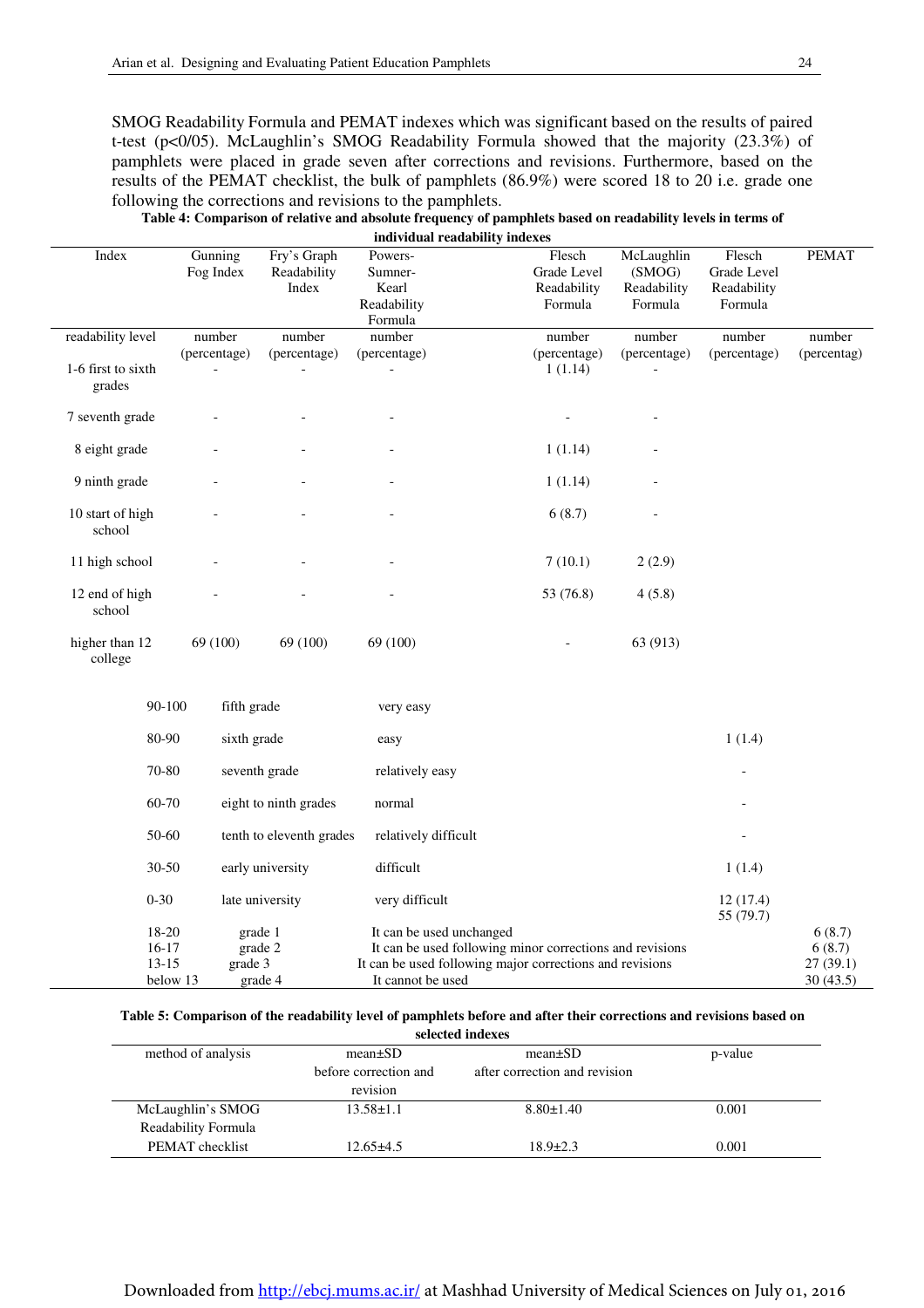### **Discussion**

In the present study, the readability level of preliminary pamphlets was written in very complex manner. Based on these findings, the average level of literacy among 500 patients in two training hospitals in the city Bojnurd was at grades six and seven while most pamphlets were at college level of literacy based on readability indexes. According to Gunning Fog Index, Flesch-Kincaid Grade Level Formula, and Powers-Sumner-Kearl Readability Formula; all the pamphlets were at college level. According to Powers-Sumner-Kearl Readability Formula, majority of pamphlets were written in late-college and very difficult levels. Given the results of McLaughlin's SMOG Readability Formula, the bulk of pamphlets were at college level and majority of pamphlets scored lower than 13 i.e. grade four based on the PEMAT checklist. Such level of difficulty was also evident in studies conducted internationally. Spadero (1983) in a study evaluated 55 patient education pamphlets and found only 14 cases (25.5%) at readability level of 9 (24). Evaluating the level of readability for 190 patient education pamphlets in the United States and Canada, Lapierre and Mallet (1987) obtained an average level of 11.5±1.7 (25). Doak and Doak also obtained 7 for the literacy level of the population in their study while 10 was acquired on 100 selected sample of pamphlets which indicated a difference between the readability level of pamphlets in their statistical population and given standards (26).

All patient education programs are implemented since it is assumed that patients need to know and understand something in order to do learn and perform it. Therefore, an effective patient education requires precise and calculated planning. The first stage in patient education planning is assessment of patients' needs and abilities in a statistical population whose identification is an index for planning in a society. Under these conditions, it can be assured that patients seeking for education are motivated to change their behaviors and the educational programs have been effective. According to the related literature, patient education pamphlets associated with health education are often written in a very difficult level and they need one index in the study population to be changed. Although the basic indices have been identified in numerous research studies, any defined indices are based on the literacy level in the context in which the research has been conducted and it cannot be used as a fixed number in another population especially with a different language. Davis and others obtained 11 t0 14 for the readability level of patient education pamphlets in 1990, while the average level of readability within 5 months of admission to a hospital was 6 in that community. With a clear difference between the ability to read among people in the study and the level of educational materials, the researchers were required to make the readability level to the literacy level in society closer and finally the average level of readability for pamphlets reached 7 after corrections and revisions (27). In another study, Spadero (1983) estimated the average level of readability for pamphlets below 9 (24). Also, Lapierre and Mallet (1987) reported the average level of readability for pamphlets 8 or lower (25) and Farell, Mill, and Gontry (1989) reported the average level of readability below 8 (28). Matthews and Thornton (1985) also registered 6.5 to 8.5 for the average level of readability of pamphlets (29).

Considering that all the related studies in this field had been conducted abroad and due to the proposed variable numbers in different investigations, initially the average level of literacy among 500 hospitalized patients in a statistical population was obtained (6.72±4.34). Based on the interpretation of the above readability indexes, literacy level of the population studied was elementary schooling or a number between 6 and 7 which was consistent with the results of studies by Davis, Spadero, Lapierre and Mallet; Farell, Mill, Gontry; and Matthews and Thornton (24, 25, 27, 29). In this study, all the pamphlets were evaluated quantitatively based on six readability indexes as well as the PEMAT checklist. The average level of readability for pamphlets indicated that most of these pamphlets were written at college level and they were higher than the literacy level in the statistical population.

After correcting and revising the pamphlets, the average level of readability for pamphlets turned into 8.08±1.40 according to McLaughlin's SMOG Readability Formula which revealed that the readability level had become closer to the literacy level in the population and significantly improved. Moreover, based on the results of the PEMAT checklist, the average readability level of pamphlets was  $18.9\pm2.3$ and it had reached to grade one from grade four after corrections and revisions showing that the pamphlets could be used unchanged. Such changes demonstrated improved quality of pamphlets in the given population in the present study.

# **Implications for Practice**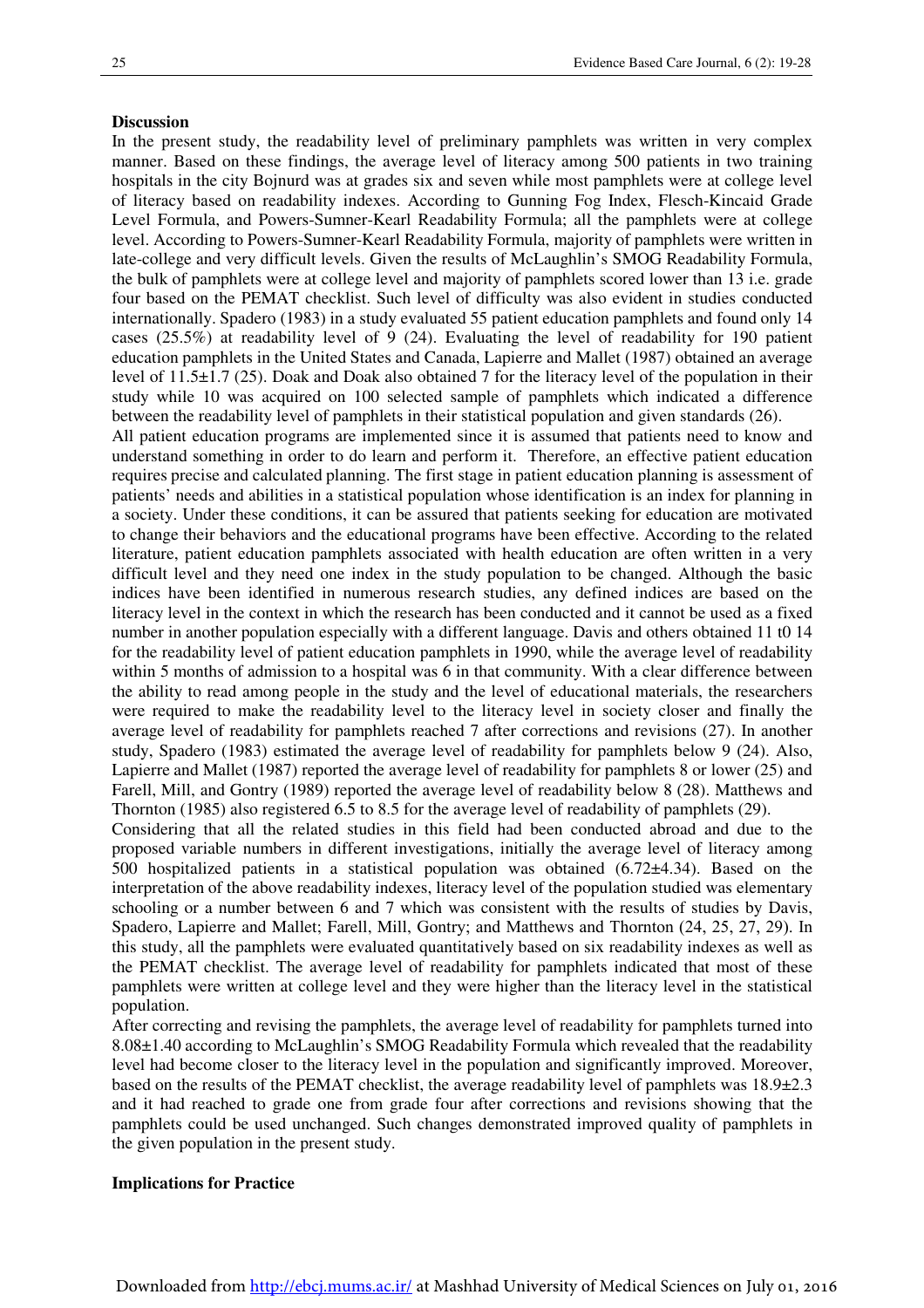Content analysis of patient education pamphlets not only contributes to their improved efficiency and effectiveness but also leads to accomplishment of desired self-care goals. For this purpose, recognizing the weaknesses and strengths of patient education pamphlets and their contents based on scientific and experimental (not mental) indices and improvement of the re-design of their structure can have a basic role in the systematic process of patient education and facilitate learning for patients. In order to fulfill the above indices and given the novelty of the study in Iran, it is expected that the results of this study help researchers of patient education in an effective manner.

Furthermore; considering that the study was conducted for the first time in Iran and researchers did not have any indexes to compare the readability level of pamphlets and the average level of literacy in society, the literacy was determined over a year on a population of 500 patients. Given the novelty of the present study, it is suggested that researchers conduct similar studies in different cities in order to obtain an accurate number for the average level of literacy in society at a national scope.

# **Acknowledgments**

֞

This study was a part of a research project approved with the code (no-93.41.1773) in the Faculty of Nursing and Midwifery in the city of Bojnurd (in northeastern Iran). We hereby appreciate all the managers and nursing staff in Imam Reza (AS) Hospital and Imam Ali (AS) Hospital affiliated to Bojnurd University of Medical Sciences for their cooperation in the fulfillment of this project.

# **Conflict of interest**

The authors declare that there is no conflict of interest.

# **References**

- 1. Williams S.A., Schreier A.M. The Role of Education in Managing Fatigue, Anxiety, and Sleep Disorders in Women Undergoing Chemotherapy for Breast Cancer. Appl Nurs Res. 2005; 18 (3): 138-47.
- 2. Krupat E., Fancey M., Cleary P.D. Information and Its Impact on Satisfaction among Surgical Patients. Soc Sci Med. 2000; 51 (12): 1817-25.
- 3. Estrada C.A., Hryniewicz M.M., Higgs V.B., Collins C., Byrd J.C. Anticoagulant Patient Information Material Is Written at High Readability Levels. Stroke. 2000; 31 (12): 2966-70.
- 4. Treacy J. T., Mayer Deborah K. Perspectives on Cancer Patient Education. Seminars in oncology nursing; Elsevier: 2000.
- 5. Sumner W. An Evaluation of Preventive Health Messages Readable. Fam Med. 1991; 23 (6): 463-6.
- 6. EH Winslow. Patient Education Materials: Can Patients Read Them, or Are They Ending up in the Trash? Am. J. Nurs. 2001; 101 (10): 33-8.
- 7. Aldridge M.D. Writing and Designing Readable Patient Education Materials. Nephrol Nurs J. 2004; 31 (4): 373-7.
- 8. Fry Readability formula. Http://Www.readabilityformulas.com/Fry-Graph-Readability-Formula.php . Accessed January 2015.
- 9. Gunning Fog Index Readability Formula, or Simply Called FOG Index. Http://Www.readabilityformulas.com/Gunning-Fog-Readability-Formula.php. Accessed January 2015.
- 10. The Flesch Grade Level Readability Formula. Http://Www.readabilityformulas.com/Flesch-Grade-Level-Readability-Formula.php. Accessed January 2015.
- 11. Kincaid J.P., Braby R., Mears J.E.. Electronic Authoring and Delivery of Technical Information. Journal of instructional development. 1988; 11 (2): 8-13.
- 12. Alexander R.E. Readability of Published Dental Educational Materials. J Am Dent Assoc. 2000; 131 (7): 937-42.
- 13. Hedman A.S. Using the SMOG Formula to Revise a Health-Related Document. Am J Health Educ. 2008; 39 (1): 61-4.
- 14. McLaughlin G.H. SMOG Grading: A New Readability Formula. Journal of reading. 1969; 12 (8): 639-46.